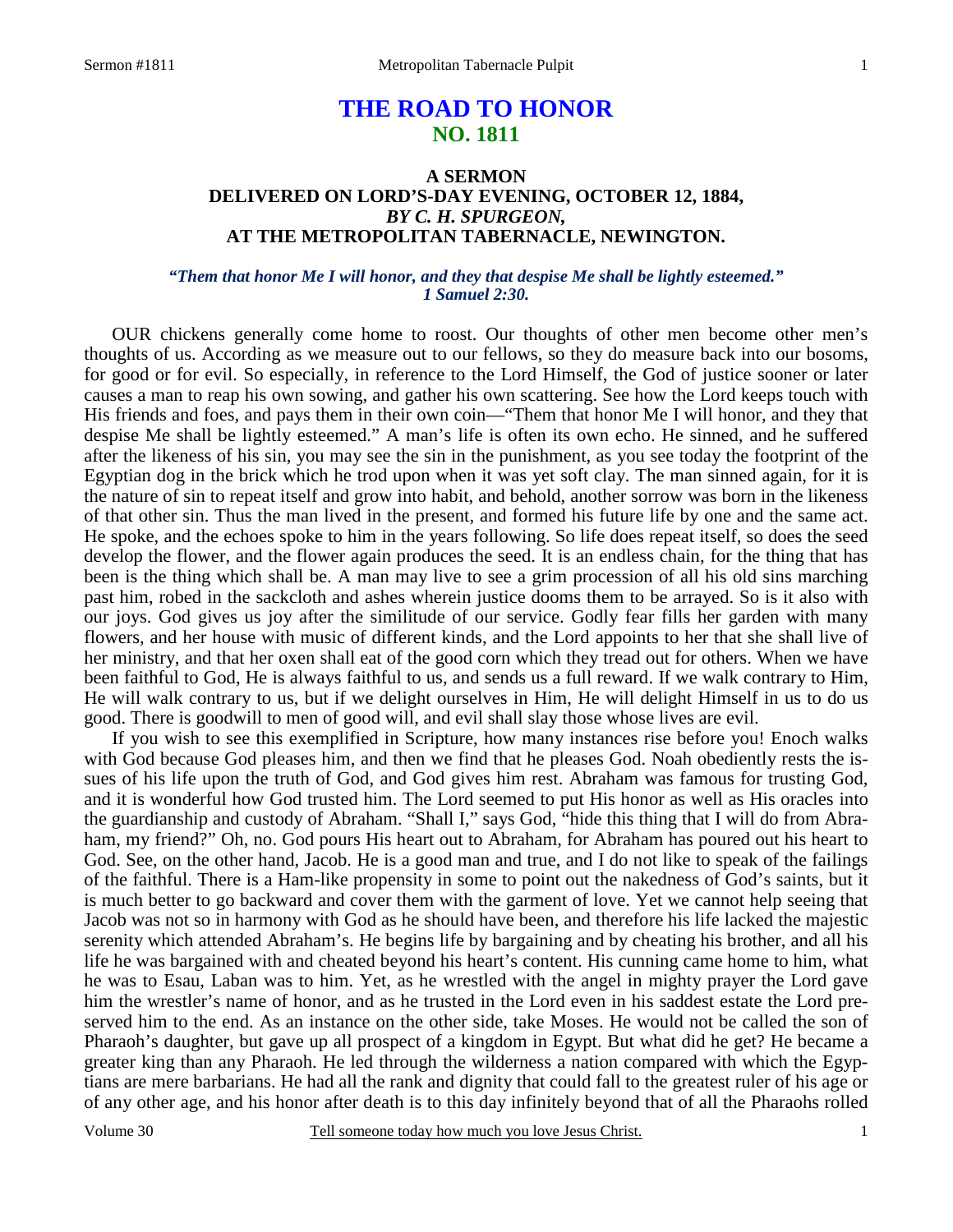into one. Moses is an imperial name, among them that are born of woman, whose fame is greater? He is no loser now, he honored God and he was honored. Take David, on the other side, and see how his transgressions came home to him. I will not speak of the better character of David just now, though that would abundantly illustrate how God repays His faithful ones, but, when David sinned, the sorrows that embittered the latter end of his life were the reflection of his own offenses. One is struck with the family likeness between David's sins and sorrows. Remember the names of Absalom and Adonijah, and you cannot forget the lust and the falsehood of him to whom these young men were both sons and punishments.

 Very striking as an instance of the retaliation of providence is the case of Adonibezek. When they cut off his thumbs and his big toes, so that he might lose all power to draw the bowstring, and all power, indeed, to go to battle at all, because he could not stand safely in the conflict, he confessed that forty kings to whom he had done the same thing had picked up crumbs under his table. It was his own remark that as he had done God had requited him. Samuel, when he smote Agag, told him that, as his sword had made women childless, so should the sword of the Lord that day make his mother childless by slaying him. Most memorable of all is the instance of Haman and his gallows, fifty cubits high. See how he swings on it. He built the gallows for Mordecai. Ah, no, he built it for himself. Thus deeds are reflected upon those who do them, thus do the cruel fall into the pits which their own hands have dug. Malice uses a sort of providential boomerang. The man flings it with all his force at the foe, and it comes back to him, not into his hand that he may use it again, but across his brow to smite him even to the dust. Take heed what you put into the measure that you mete out to others, and especially to God, for "with what measure you mete it shall be measured to you again." "Them that honor Me I will honor, and they that despise Me shall be lightly esteemed."

 I want to speak this evening very practically and to the point. I shall therefore allow but little garnishing, and simply deal out the plain truth. May the Spirit of God make the meditation useful to us all!

**I.** And first, we will speak upon THE DUTY INCUMBENT UPON US ALL, but especially upon God's people, OF HONORING THE LORD.

 As we are God's creatures we are bound to honor God. Think of what He is in Himself. He is such a one that if we had no relation to Him, but had simply heard of Him by the hearing of the ear, we should be bound to honor Him. So perfectly holy, so inconceivably gracious, so full of everything that makes up perfection, so devoid of any fault or failure, the infinitely glorious Jehovah should be—must be honored by every right-minded man. But then, as He is our Creator, and we owe our very existence to Him, it becomes us to pay Him reverence. "It is He that made us, and not we ourselves." He is our Preserver, "We are His people, and the sheep of His pasture." He feeds and leads us every day. Some of you people of God ought, indeed, to honor God with all your hearts because you know that you are His children, and to you adoption yields a fullness of rich comfort. He asks, "If I am a Father, where is My honor?" He has chosen you, and put you among His children, will you not honor Him? The Father has loved you with an infinite love, the Son of God has poured out His heart's blood for you, the Spirit of God has tenderly strived with you, and even now dwells in you; will you not honor the Triune Jehovah? Think of the relationship which grace has established between you and the ever-blessed One, and in deepest gratitude you will confess that you are bound to honor the Lord your God.

 Among those who bow lowest before Him let us be found. If we have crowns of any sort, if any honor or good repute belongs to us, let us cast all at His feet. Angels with veiled faces adore the Lord, let us veil our faces with the blood and righteousness of Jesus Christ, and worship Him that lives forever and ever. To Him the cherubim and seraphim lift up their ceaseless cry, let us also unite in joyous praise before the Lord our God. Surely none of you would deny the obligation that rests upon every creature, but especially upon every regenerate creature, to bless and praise and honor the Lord our God. I shall not stop, dear friends, to enter into any argument upon a subject which commends itself to every conscience. If your hearts are right you feel that to honor God is your joy. I know that you love to glorify Him. His praise is viewed by you not only as a duty, but as a privilege, and a delight. Oh for more of the power of the Holy Spirit, that we may glorify God by His own Spirit!

 Just notice *how* we ought to honor Him, and consider wherein this duty lies. We should honor Him *by confessing His deity,* I mean the deity of the Father, of the Son, and of the Holy Spirit. The Athana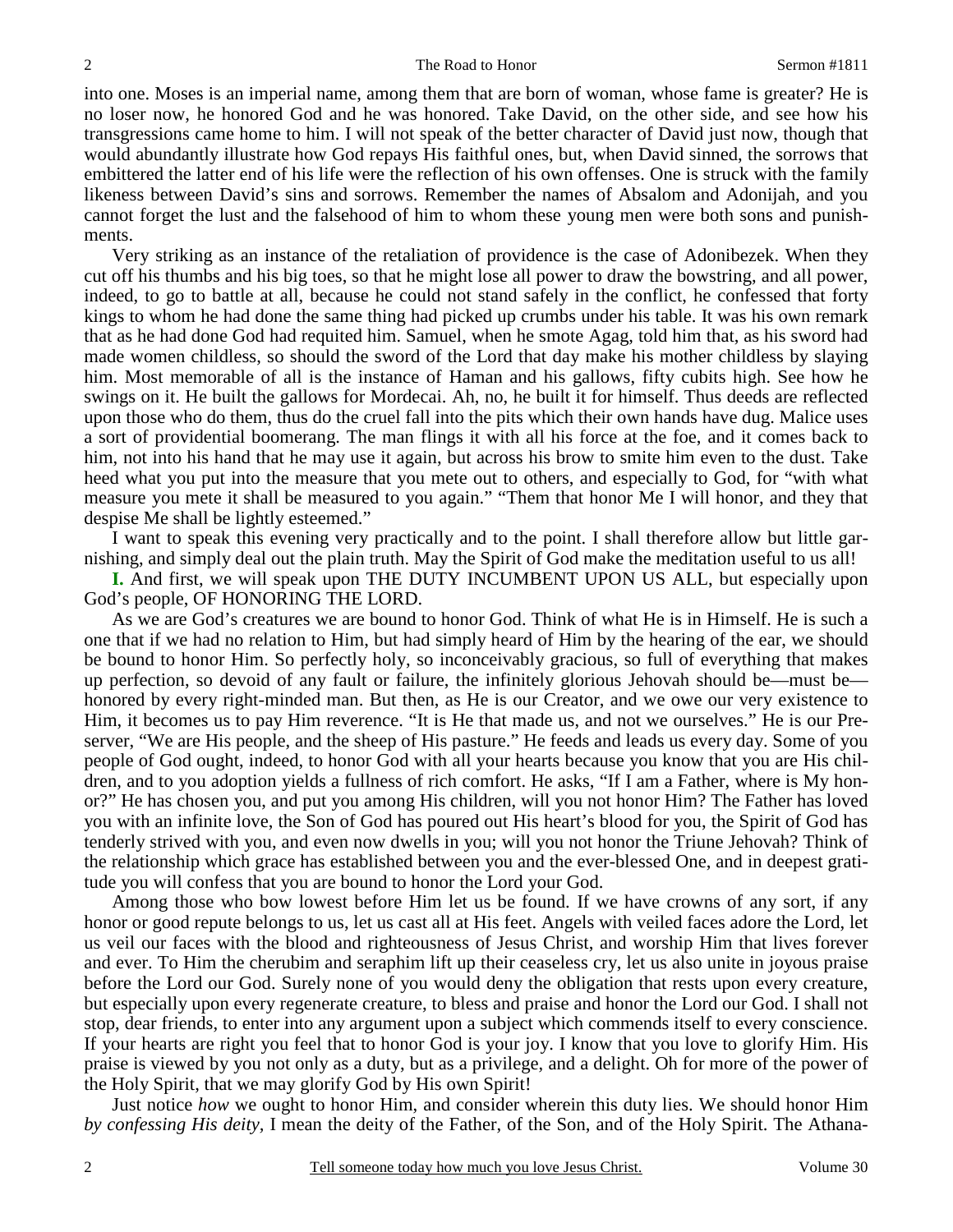sian Creed is too long, and it enters too much into details, but, in the essence of it, it is most solemn truth, and though I should not dare to say that the man who did not believe every word of it would "without doubt, perish everlastingly," yet I should feel great trembling for myself if I could not from the depths of my heart subscribe to the blessed doctrine of the Trinity in Unity, one God, Father, Son, and Holy Spirit. "The Father is God, the Son is God, and the Holy Spirit is God; and yet there are not three Gods but one God." In the way in which God reveals Himself let us honor Him by accepting His own revelation. We must honor God by receiving that view of Him which He deigns to grant us. What know you and I of God? We are nothing, how should we comprehend the All in all? We are insects begotten and buried within a few hours, how shall the creatures of a day understand the Eternal? Men talk about what God must be or should be. What do they know? Can the dust beneath our feet form a just judgment of the stars? It might do so much more readily than we can form any idea of God save that which He is pleased to impart to us by His own revelation. Let us adore Jehovah, as we find Him in the Old and New Testaments. If there are any that denies the deity of the Lord Jesus, let us not come into their secret, nor in any respect be joined with their error. Assuredly the Lord Jesus, whom men called the Nazarene, is to us none other than "God over all, blessed forever. Amen." If men deny the personality or deity of the Holy Spirit, let us the more reverently yield to all His sacred movements within our bosoms, and rejoice to adore Him, as intensely as if we strove to make up for the many slights which grieve Him. We should honor God in our worship both in public and in private, intensely paying homage unto the God of Israel, Father, Son, and Holy Spirit. We need not perpetually repeat a form of words, but it will be well for all our private and public worship to flame with the great truth which sparkles in these words—"Glory be to the Father, and to the Son, and to the Holy Spirit; as it was in the beginning, is now, and ever shall be, world without end. Amen."

 Let us further honor God *by acknowledging His rule*. This is more difficult by far, to most minds. Let it be to you and to me a fixed matter that whatever God forbids we will loathe, and whatever God commands we will follow after. Our failures as to His will should greatly grieve us. When we are conformed to His mind, we shall give Him the glory of our sanctification, but we shall be deeply thankful that it has pleased God to make us well-pleasing in His sight. Beloved, I want you especially that are members of the visible church to take care that the rule of Christ over you is supreme. Never hesitate when the command is plain. Evident duties should never be the subjects of questioning. It is not yours to reason why, it is yours if need be to dare and die in your loyalty to the Lord Jesus Christ. He is our supreme Lord, and we would not wish even to breathe apart from Him. It is rebellion against Him even to begin to reckon whether obedience will be profitable or not. What greater profit can you desire than to do His will? His sovereign's pleasure is the soldier's best reward. Shall we not think it joy enough to live for Him who died for us? The price of blood was paid for us by His five wounds on the tree of Calvary, are we not henceforth Christ's very own? Yes, let us honor God by a definite, prompt, joyous, constant obedience as grace shall help us.

 Next to that let me add a very important thing. Let us honor the holiness of God and the justice of God and the mercy of God *by repentance whenever we feel that we have done wrong*. You remember how Joshua bade Achan confess, and so give glory to God? There is a measure of honor paid to God by the man who, being conscious of having done wrong, laments it, acknowledges the wrong, and prays for pardon. The prayer of a penitent is true adoration. When I seek for mercy of God, I do thereby confess the rightness of His law and the justice of its threatened punishment, and I do also confess my belief in the goodness of the heart of God, and the graciousness of His nature, and therefore I appeal to Him, for Jesus' sake, to put away my sin. A guilty heart cannot better honor the Lord than by a frank acknowledgment of sin, and by casting itself upon the abounding mercy of the God of grace. Do not hesitate, you guilty ones, to do this. You can make no reparation for the wrong you have done, but the very least thing, and at the same time the very greatest thing you can do, is to say, "I have sinned and done this evil in Your sight, but O, most gracious God, be merciful to me a sinner." Thus the sinner may give honor unto God.

 But, oh, beloved, if you have rejoiced in pardoning love, I would press upon you to honor God *by acknowledging the wisdom of His teaching*, and by a teachableness which accepts His doctrine. I am afraid that many ministers are training men to set aside faith, and to live by carnal reason. This is flat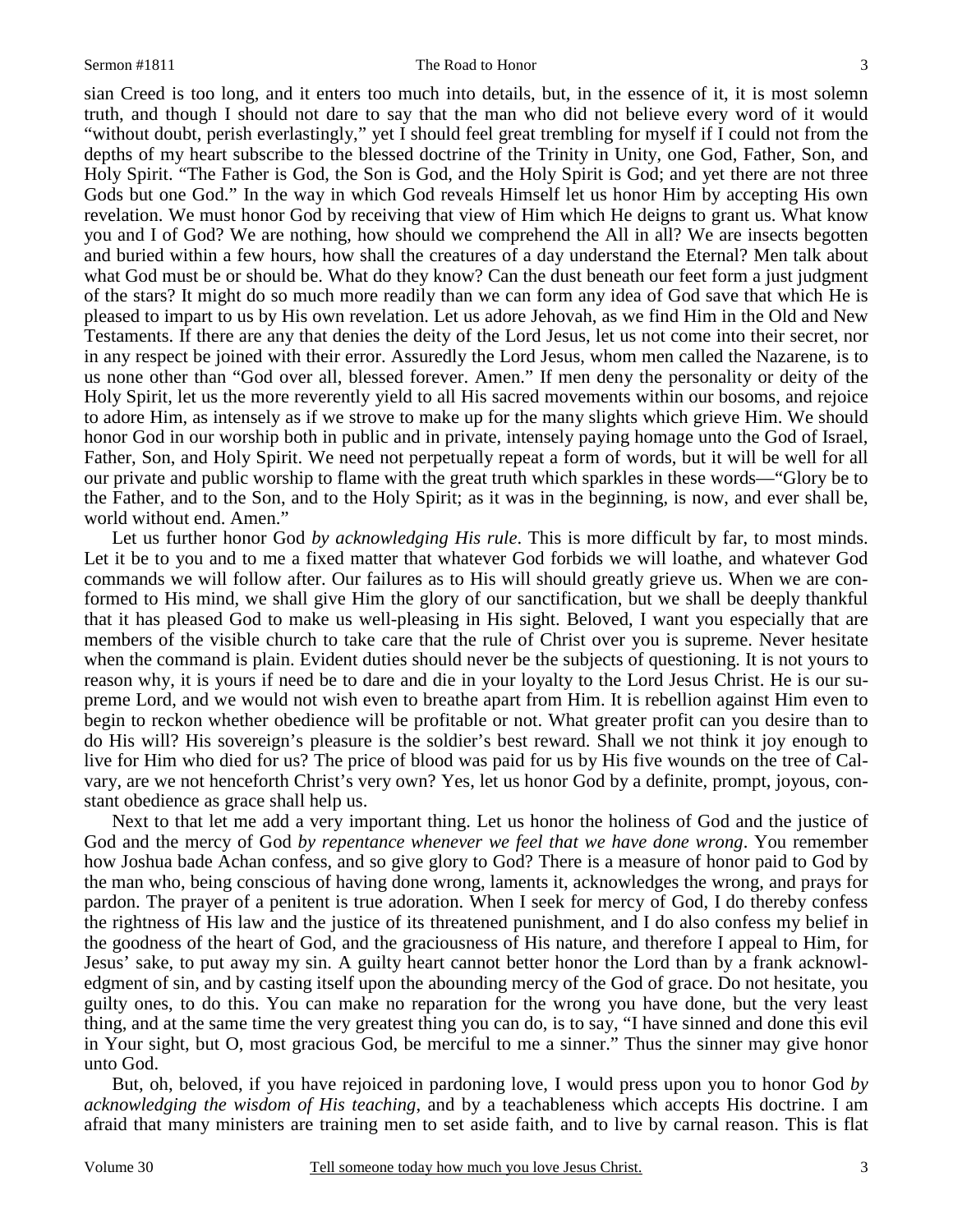treason against the Lord and His Christ. Faith, to me, means this, whatever God says in His Word I believe, and if I do not understand the fullness of its meaning, I wait for further light, knowing that it must be true if God has said it. But now men judge the Scriptures instead of being judged by the Scriptures. Their own consciousness is to be "the judge that ends the strife," and this part of Scripture is put aside, and that is lifted into undue prominence, according as human judgment questions or approves. This must not be. We live not by thinking, but by believing, as it is written, "The just shall live by faith." We live, not by excogitating fresh ideas of what God ought to be, and original conceptions of what God ought to do, but by looking into the Book and believing the fact.

 We honor God when we *believe Holy Scripture to be inspired—*infallibly inspired, and taking it as such, say, "It is not mine to question it, or to argue against it, but simply to accept it." It is to me the delight of my life to admit into my very soul great master truths which I am unable to understand, and yet receive into myself by affection and humble reverence. I cannot comprehend the truth by my understanding, but I apprehend it by my faith, and thus it becomes mine. To love is to understand, at least, it is so to me. Choice food of mysterious truth is received into the mouth of my faith, it gradually dissolves within the stomach of my thought, till I take it by an assimilating and digesting faculty into my very self, and know it even as I am known. This inward sense of truth is a more real knowledge than mere reason can ever obtain. I know the philosopher sneers. What of him? He is not worth sneering at. Brethren, our whole nature must honor God and worship at His footstool. Is my intellect to play the monarch before God? No, but that crown, that royalty of man—his understanding—must be cast before Jehovah's feet. The subjugation of the intellect seems to me to be a great part of conversion, and I question whether men are converted at all unless their reasoning powers bow down at Jehovah's feet as subjects and disciples.

 Oh that we might honor God, by vindicating His truth against all comers, saying, "Let God be true and every man a liar"!

 Further, we honor God's love by *a daily trust in Him*. You honor God, you that scarcely know where tomorrow's bread shall come from, when, having said, "Give us this day our daily bread," you work for it and bless His name that you have work to do. You that suffer sickness, but patiently yield yourselves up to the divine will, believing that even your pains are for your good, and that all is for the best—you are honoring God by trusting His love. Unbelief dishonors Him, but a simple childlike confidence pays homage to Him, as true and as acceptable as the song of Cherubim and Seraphim. Trust God about domestic cares, bodily pains, daily frets, and you most truly honor Him.

 And lastly, upon this point, we also honor God, dear friends, when we *confess His goodness by patiently enduring His will, and especially by rejoicing in it*. The other night our subject was, "We joy in God," and I wish we could keep it as our standing motto. It is such an honoring of God when we take great delight in Him. Pulling long faces, pining over our troubles, and whining over our fears—this does not honor God. But in the midst of darkness and gloom still to say, "The Lord is good, and His mercy endures forever, therefore will I sing unto the Lord as long as I live"—this is to honor Him. If I am in prison, God shall be my liberty; if I am sick, He shall be my health; if I am poor, He shall be my riches; if I am cast down, His smile shall lift me up. I will praise Him while I have any being. This it to honor the Lord, and to all who thus praise Him the promise of our text is made, "Those who honor me I will honor."

**II.** Now this brings me, secondly, to notice THE INFLUENCE UPON OUR DAILY LIFE OF THIS HABIT OF HONORING GOD.

 A man who honors God does this practically; it is no form or farce with him, but a deep practical reality. He does it often *by consulting with God*. What shall I do? Here are two ways that may be equally right or equally wrong. I do not know which to take. The answer is, "Bring here the ephod." I like that old Scotsman's word when he was puzzled about a matter of duty and wanted to end the debate—"Give me yon Bible. That settles all." Go to your knees, and cry to God in prayer, and crooked things shall be made straight. Be willing to be guided and you shall be guided. If you blunder on in your selfsufficiency you will soon be in a slough, but if you will wait upon God your steps shall be ordered of the Lord. We honor God by taking counsel of Him. Do this about all things, and all things will go right. It is wonderful how very easily things move when the Lord directs, and how wearily they drag when we trust to our own understanding.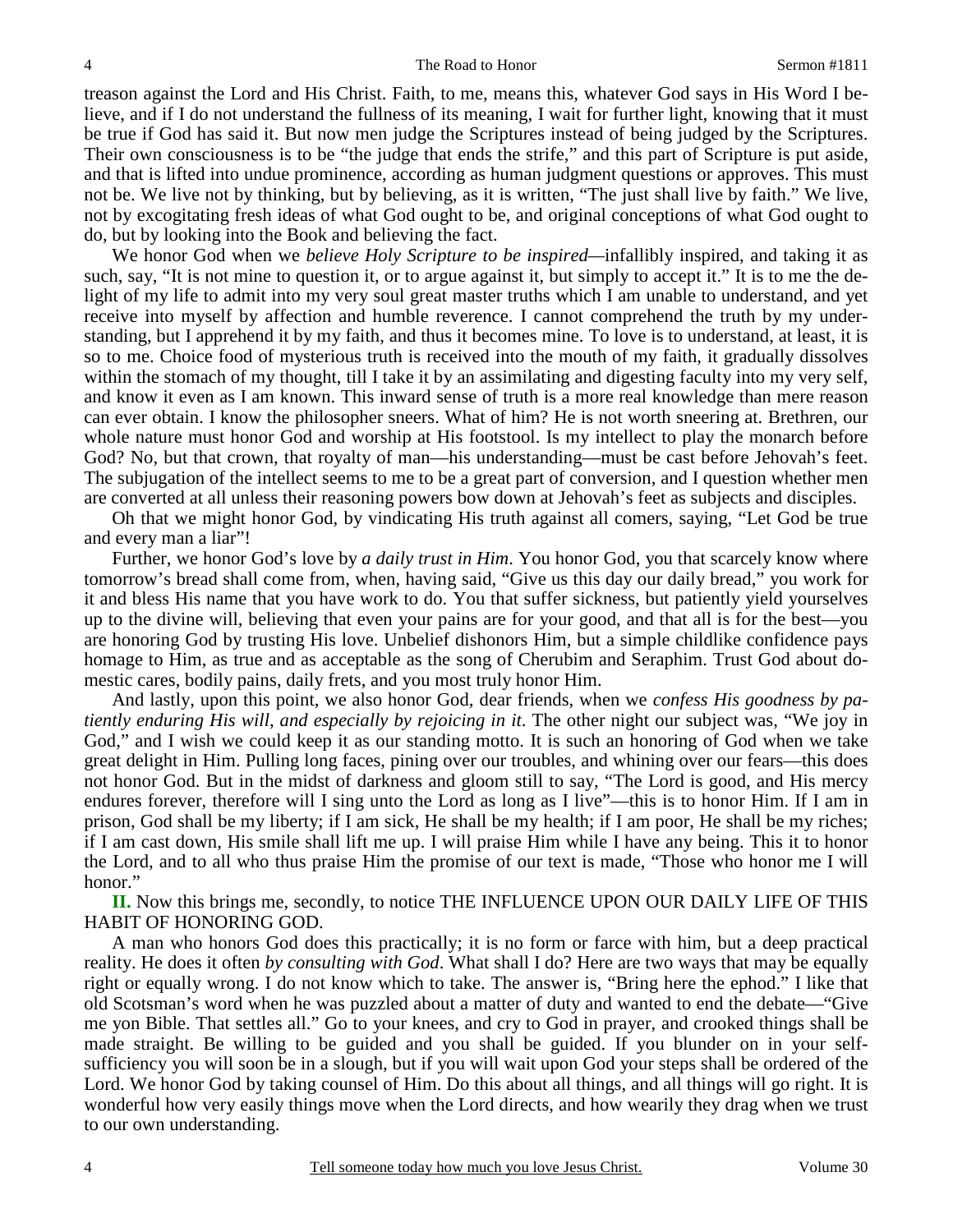We honor God in our daily life *when we confess Him*. It is comparatively a small matter to confess Christ before the church, though I have known some of you rather frightened of doing that. Some are almost afraid to come and talk to me about their own salvation. If anybody is afraid of me he must be a great goose, I am sure, for there is nothing in me that should frighten anybody. I am too glad and too delighted to see anybody about his soul to be frightful to anyone. If you go to see any of the elders you will find them tenderer still. At any rate, do not be afraid of them. *But the tug of war is to confess Christ before the world*. For the merchant, for instance, to stand up for that which is good and right when he is in a web of false trading, and surrounded by unscrupulous dealers—this is honoring the Lord. For the workman in the shop, when the men are making fun of every holy thing, to say, "Well, now, I believe in all that, and if you want to laugh at anybody you may laugh at me, for I am on the Lord's side"—this is honoring God. But the tendency is to sneak away and remain quite quiet. Christ seems to have nobody to speak up for Him. Is it really so? Is that dark hour being repeated, "Then all the disciples forsook Him and fled"? Everybody will speak up for the devil. You can hear them in the street far into the night, but as to Christ, how many are there to give Him a good word in this time of rebuke? The bulk of religious professors are cowards. Let it not be so with you, but honor God, dearly beloved, by making a confession of Christ even though it may involve you in ridicule. Be decidedly gracious all the more because it will bring you into ill odor. Be firm for that which is right, not wishing to provoke opposition, but being

set their faces like a flint and are not to be moved from their integrity and their love to Christ, come what may. Honor God daily by a holy manliness. Sometimes you can honor Christ *by some distinct service that you can do for Him,* or by some special obedience to His will. I know times where there are great temptations put in the way of men. Now, mind that you honor God at such times by an unhesitating allegiance. There is wealth apparently to be had for the putting out of your hand, only you could not do it with a clean conscience. Now, honor God, and be bravely poor rather than be shamefully rich. "Get you behind me, Satan," must be ready in the trial hour. You have an opportunity of making a great change in your position in life, but at the same time, you would be deprived of opportunities of usefulness, both of giving and of getting good—then let your choice be made promptly. I have always admired the example of the pious Jew who was told that a certain city on the Continent would excellently suit his business. "But," he asked, "Is there a synagogue there?" And when they said that there was no synagogue, he preferred to stay in another place, that he might worship God, though he would do less business. I do not know that this is often the case among Jews any more than it is among Gentiles, and I am sorry to say that I know many Gentiles to whom God's worship is no consideration whatever—they would go to the bottomless pit if they could make large profits. It does not matter where they go, or what becomes of them, so long as gain can warm the palms of their hands. They trample on the name of God and upon Christ's cross, as the Dutch are said to have done in Japan, in order that they may conduct their business. This spirit is from beneath. God Save us from it! Say to yourself young man, in the very beginning of life, "I will serve God. If I can make money, very well; but my first objective, is to honor God. If I can gain a competence, if I can have sufficient to retire upon in my old age, I will be very thankful, but I am going to do right and to serve God as long as I live, come wealth or come poverty, come honor or come shame." You are the man that God will honor, I am sure of it.

quite able to bear it if it must be borne. Be men! Men are scarce creatures nowadays, men, I mean, who

 Then you can honor God *with your substance* when He gives it to you. I will not say much about this, but all through Scripture it is laid down as one mark of a child of God that he holds what he has as a steward, and that he uses it for the promotion of the kingdom of God, and the helping of the poor and the needy. Wherever he is he does not seek substance merely to aggrandize himself, but with all his getting, he desires to get a liberal heart, without which the richest man is still a pauper. He longs to be useful to the cause and the kingdom of Christ. He believes in the joy of dedicating his tithe and more unto the Lord. He has heard a voice in his ears, saying, "Honor the Lord with your substance, and with the first fruits of all your increase: so shall your barns be filled with plenty, and your presses shall burst out with new wine."

 In a word, the man that really honors God seeks *to praise Him*. He wishes to make the Lord's name great throughout the entire world. His main objective in living is that he may make Jesus known—that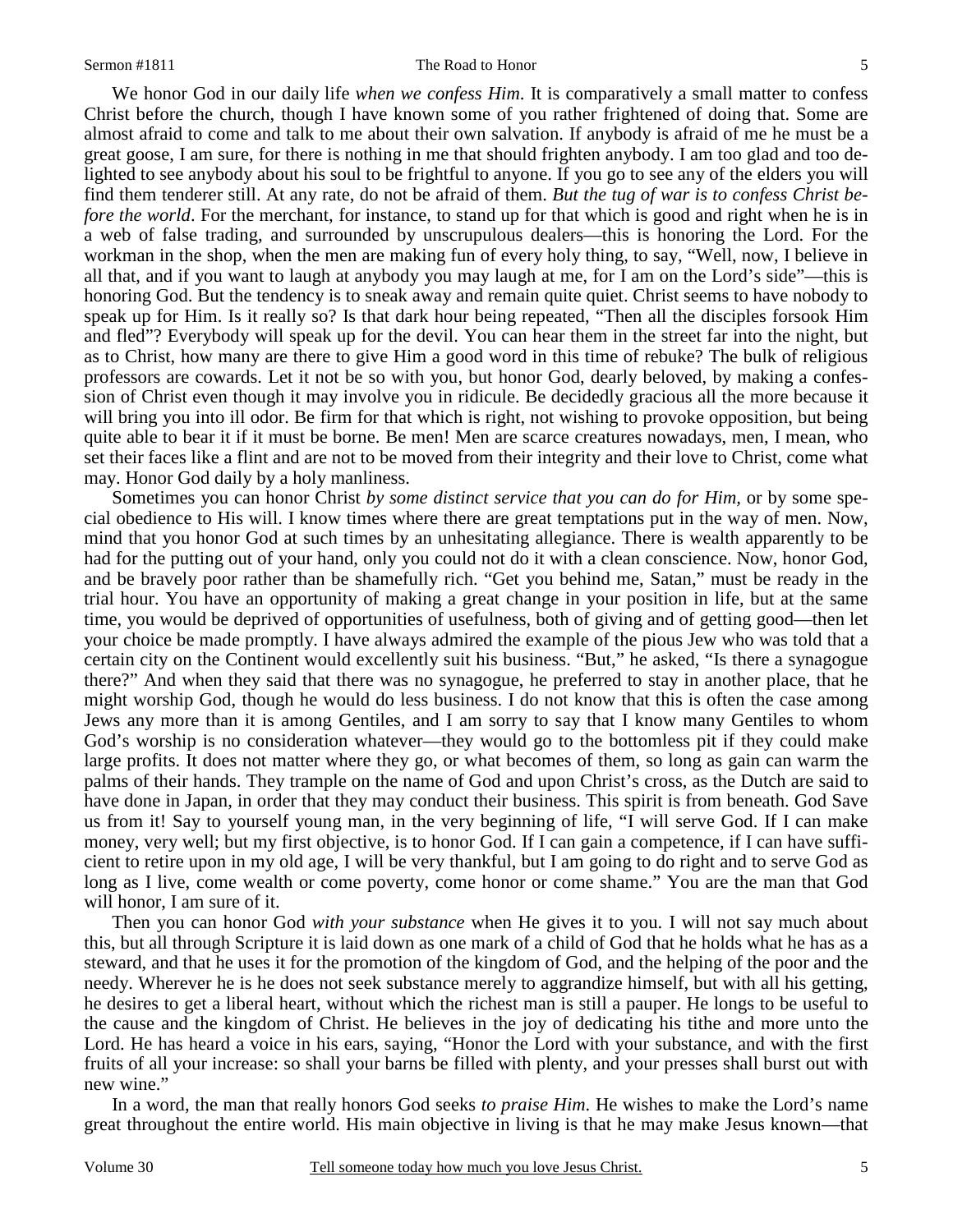he may win more hearts to God, the blessed Father, more minds to Jesus, the brother of humanity, and more souls to the Holy Spirit, the Quickener of the heaven-born race. Oh for a thousand hearts with which to love our Lord God, a thousand tongues with which to speak for Him, a thousand lives with which to glorify Him!

 But, alas! There are many I grieve to say, who do not seem to care about honoring God at all. And what is the influence of this upon their lives? Two or three words only, upon this sorrowful business.

 The influence of this upon their lives is, first, that they do not care to know anything about God, and His Christ, or His Spirit, and His gospel, and His way of salvation. So, if they have a Bible they look at it now and then, but they never seriously read it—never sit down to study it—never turn to God in prayer that they may be instructed in the inner meaning of the Word. They live much the same as they would live if God were dead. It would not make any very great difference to them if there were no God and no Savior, for they so utterly forget Jehovah and His anointed. They do not take the trouble to go across the street to hear about Him whom they call Redeemer. If there were a lecture upon geology—if there were a great gathering upon politics and the extension of the franchise, they would be there, but as to serving God—well, they do not seem to think that there is any weight in His claims or importance in His will. They show in their lives that they do not honor God, because they attach no importance to anything that He commands or forbids, or to His grand purposes of grace for our fallen race. Whether men are saved or lost does not matter to them. Whether Christ died or did not die is no concern of theirs. Those wonderful things which hold angels spell-bound with admiration have no attraction for these men, for whom they ought to have every attraction. Christ dies for men, and yet men pass by and say, "It is nothing to us." These are not only the baser and more thoughtless sort, but persons of intellect and culture do the same.

 Hence it comes to pass that these people do not obey God. They obey the laws of their country; they respect the rules of civilized society; but as to the laws of God, they have no care about them. God is so insignificant a factor in their life-thoughts that what laws He may have made or may not have made are no concern to them at all. He may threaten them with hell, but they defy His wrath. He may put before them the joys of heaven, but they would not care for bliss that meant holiness and communion with God. They utterly despise God, and therefore, depend upon it they will be despised by Him at the last. In that day when they will be swept away as the offal of the universe—in that day when they shall be driven from His presence and from the glory of His power, then shall they know how He has them in derision. He shall say—even He of the tender lip, and of the pierced heart, and of the tearful eye—even *He* shall say from the throne, "Depart you cursed," for they have proved their cursedness by their despising God, whom they ought to have loved and sought and trusted above all things. He will despise them and banish them into shame and everlasting contempt, for they despised His mercy, and poured contempt upon His justice. The contempt of God and of holy angels and of redeemed spirits must forever and ever rest on those who showed a contempt of God while here below.

 Oh, take heed, dear friends, that you do not despise God. Eli, who was God's high priest, fell into this sin because he thought more of displeasing his sons than he did of displeasing his God. He said to himself, "I cannot speak sharply to Hophni. He is my eldest son, and a man of ripe years. He does behave very badly, but what can I do? I fear I must speak a word to him, but I will do it softly. And Phinehas—Phinehas has some fine points about him. I think he will come right by gentle means, I must not say anything sharp to him." Now in this he honored his sons with a false honor, and did not truly honor the Lord. I sometimes tremble myself, lest I deal too gently with some here present, and I would pray to be forgiven when, in tenderness of heart, I have not liked to speak sharply upon evil things which I know must grieve the Spirit of God in some that are the Lord's people. I would to God you would take more care of yourselves, and watch yourselves, and not grieve the spirit of your minister by things that are not consistent with the will of God, and the holiness of Christ. Do see to it, beloved members of this church, that you do not dishonor my Lord. Do not bring me under this great temptation to speak timidly about these things. We can easily do it, you know, and so can you when you see sin in a brother and do not rebuke that brother when you ought to do so, or when those that are put by God under your care are allowed to sin with impunity. God help us to be found honoring Him, for if we do not rebuke sin, we shall be dishonoring Him, and that may spoil our life as sadly as Eli spoiled his.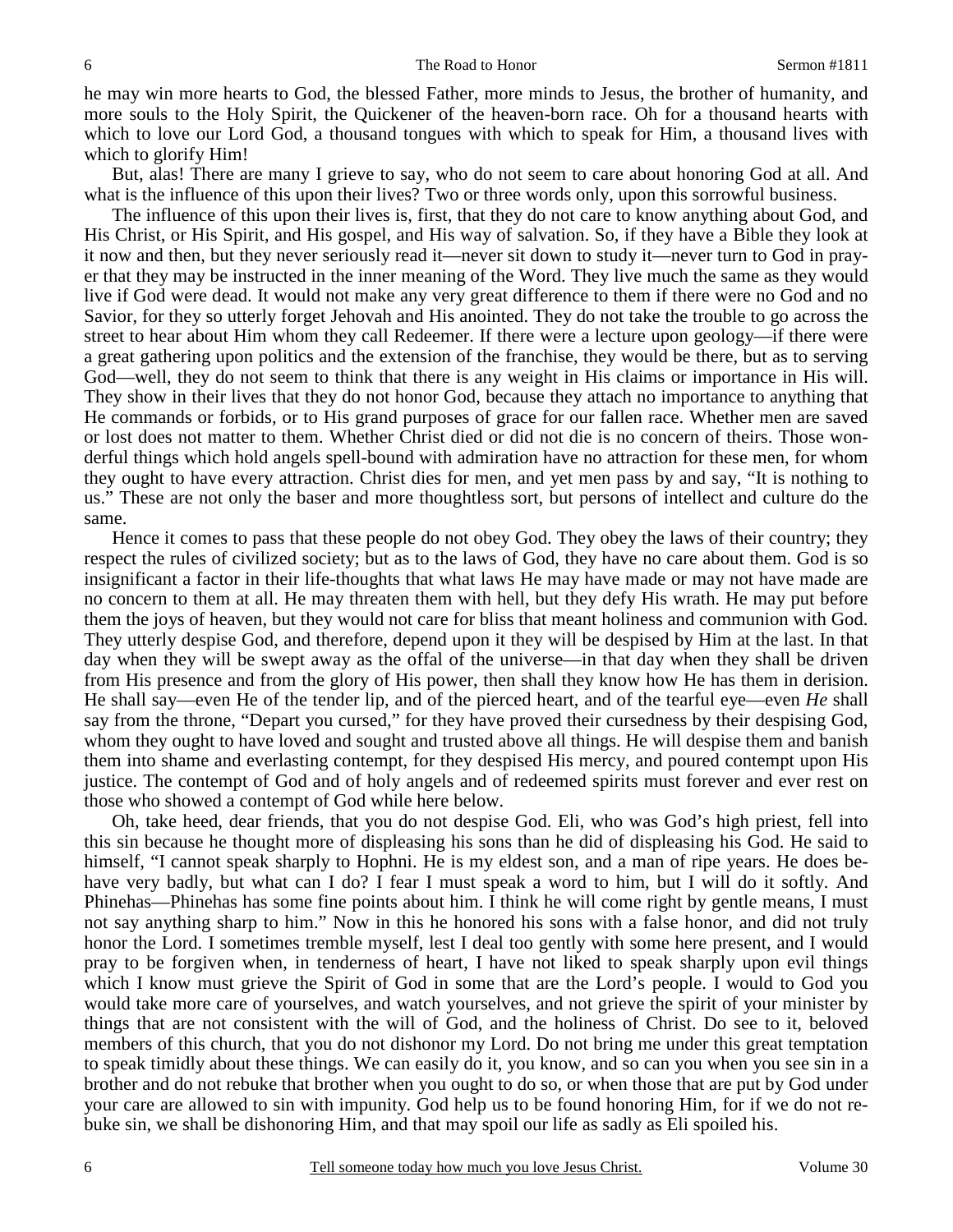In a word, friends, if we do not honor God we shall not make God our guiding star, we shall not make His glory to be our chart and compass, but we shall live to get money—to get money by fair means or foul, cost what it may. What a Gradgrind a man becomes when he forgets God, and only remembers gold. Oh, the wretches there are who do not care how many poor people are starved so long as they can make a larger profit, into their little miserable souls it never enters that it is a shame to starve the needle-woman or the worker of any kind, by putting them to a killing toil in order to earn the scantiest of food. Some make ambition their guiding star, and when this is the case they do not care what they say in the House of Commons or elsewhere, so long as they can keep themselves before the public. They make a speech today which they contradict tomorrow; they blurt out of their mouths the first thing that comes into their heads, whether it is mischievous or beneficial. Be it false or be it true, it is no odds to them so long as their speech will catch the ear. Only for themselves do many politicians live, and so with other men besides. The poet will sing that he may show what a poet he is, but he does not dedicate his magic of language to the God who is only to be praised. All gifts should be used for God—all art of genius, and science of mind, and skill of hand. These talents come from Him, and to Him should they be devoted, but alas, in most cases they are used for meaner ends. There are men whose guiding star is licentiousness, they live to please themselves and to gratify the flesh. Wretched, dung-hill breed as they are, they will go back to the oblivion from where they came, after having, I fear, polluted many who otherwise might have escaped from these corruptions. God save men of this corrupt kind, while yet forgiveness can be found, and may we all come to this resolve—that we will honor God.

 **III.** Now mark—and this is the last point—THE REWARD OF ALL THIS. "Them that honor Me I will honor."

 Is not this a grand reward? It is not, "They that honor Me shall be honored," but, "Them that honor Me *I* will honor." *Does God honor men?* He promises to do so. Compared with the honor which the Lord is able to give, there is no honor which is worth naming in the same day. When God honors a man, the glory is glory indeed. One of the French kings gave to a conquering general some £600 a year, or thereabouts, for a wonderful deed of prowess, but the soldier told the king that he would have preferred the gold cross. I do not think I should have had such preference for a bauble, but honor is a precious commodity. To get honor from God is very different from getting it from a king. It was said of Alexander that, of two nobles who had served him well, he gave to one ten thousand talents, and to the other a kiss, and he that had the money envied him who received the kiss. One kiss from the mouth of God would outweigh kingdoms. Honor from God—favor from God—this is a high reward, which cannot be weighed against ten thousand worlds, and all the glory thereof. "Them that honor Me I will honor."

 Suppose that a man is a preacher, and *in his preaching* he seeks to glorify God only, and sets forth the finished work of Jesus, and cries earnestly, "Behold the Lamb of God," God will honor him. He shall not labor in vain, or spend his strength for nothing. Suppose another man is living *in the midst of his family,* praying for the conversion of his children, setting them a holy example, chiding them for their faults, and encouraging them in all good things, shall he be without a blessing? No. "Train up a child in the way he should go, and when he is old he will not depart from it." Some of us know the blessing of honoring God in our families. Where there is family prayer, where God is set before the young as the chief end of their being, God will surely honor such parents by giving them a believing household.

 The man who honors God shall be honored *in his own heart* by peace of conscience—honored in his own spirit by the conviction that it must be wisdom to be right and true and honest, and that it can never be under any circumstances right to do wrong, or wise to break a divine command. The highest policy a man can pursue, if he must pursue policy at all, is never to deviate from the strict path of right. A straight line is the shortest distance between any two places, and the shortest way to true happiness and prosperity is to do right though the heavens should fall.

 Such a man honoring his God among his brethren shall be honored by God *in the church*. If he has glorified God in the church by his earnestness and zeal and holy living, his brethren shall mark him, and esteem him. His godliness shall give him weight and influence, and though he may always prefer to take the lowest room, yet shall he be had in honor of them that sit at meals with him.

 And *in the world* it shall be the same. I do not believe that a man truly serves God without in the long run winning the esteem of his fellow citizens. They burned such men of old, but when they burned